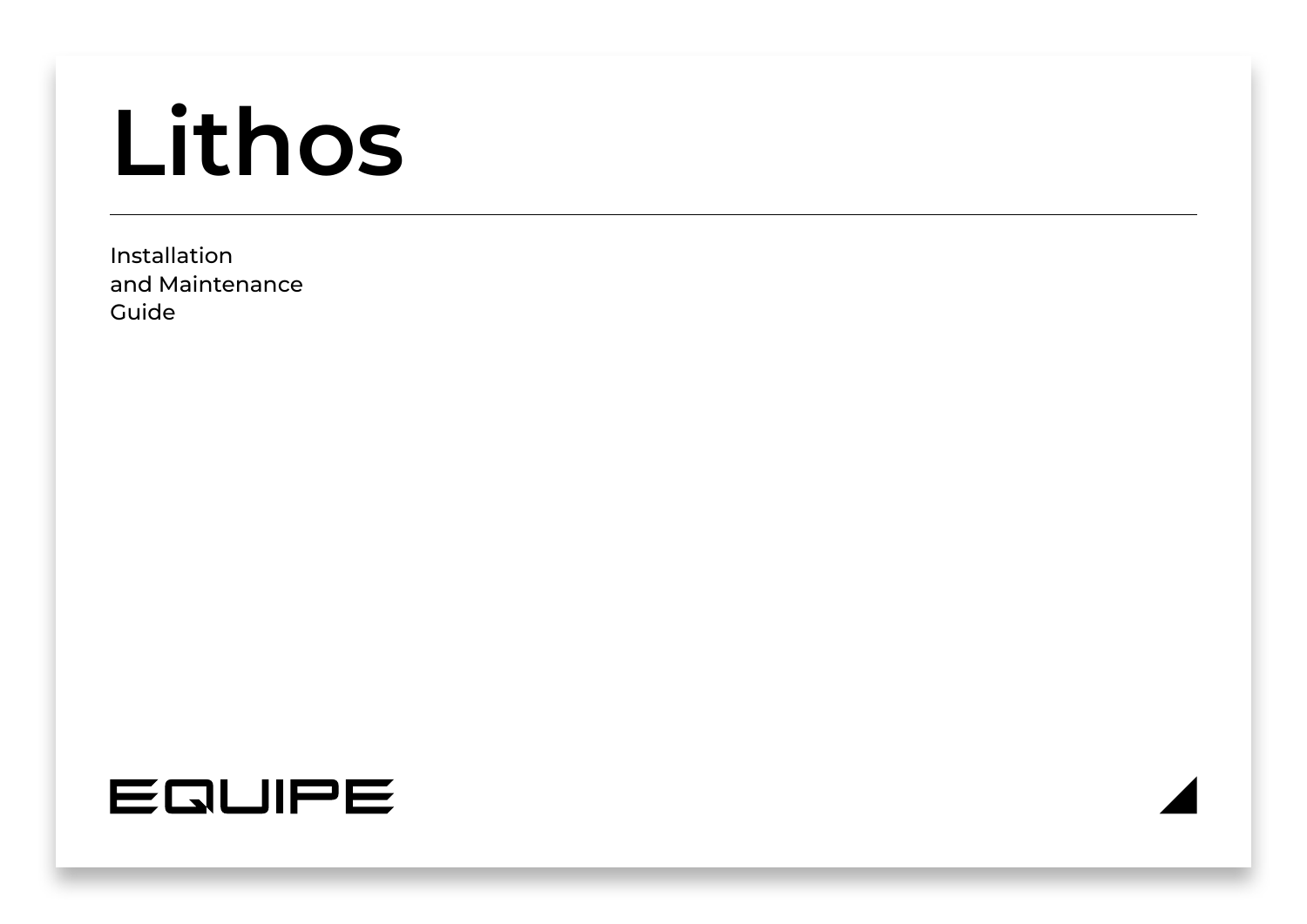# IMPORTANT

These instructions are a general guide for installing Equipe products.

Some jobs may require different or more detailed specifications.

Hardly ever problems in a ceramic surface are due to the ceramic product, they are usually due to a poor laying process, so **please read and understand these instructions before beginning to install our products**.

#### **No claims will be accepted if the products are not installed following these instructions.**

If there is any problem related to defective tiles, you should detect it **before installation**, so **it is completely necessary to check all tiles before installation.**

Open and check every box of tiles before laying them, because **we will absolutely not accept claims regarding installation costs.**

# I) Receiving the tiles

If there is any problem related to defective tiles, you should detect it **before installation, so it is completely necessary to check all tiles before installation.**

#### **Open and check every box of tiles before laying them, because we will absolutely not accept claims regarding installation costs.**

If you are installing field tiles and decors, make sure that the tone and size of both products is compatible, taking in mind that **there might be slight shade differences that will not affect the final result.**

# II) Installation

**If you have any doubt, stop laying the tiles** and contact us. Problems are always much easier to solve if tiles are not installed!!

## 1) Surface of installation

It is the surface that you will apply the bonding material on.

The surface must be completely **clean** before starting the laying of the tiles. Any residue that is not eliminated will create weak bonding points that may generate future problems.

It is also necessary that the surface is perfectly **dry** (less than 3%), **level and plane** (less than 3 mm deviation and 2 m length, along any direction).

The surface also has to have a good **cohesion**.

#### Finally, **it is essential that the surface is stable**,

because surface shrinking, expansion or warping would be disastrous for the tiles.

The water-sensitive substrates (wood and chipboard, for example) may require a waterproofing primer.

If you are installing intermediate layers (insulation or waterproofing), or radiant floor heating, check instructions for these products before start tiling.

## 2) Selecting bonding materials

Check the following table to choose the better bonding material, according to the kind of surface you are tiling.

Anyway, it is always a good idea to ask to the manufacturer or distributor of the bonding material for the most suitable material to be used.

| Surface to<br>he tiled                                         | Type of<br>adhesive | <b>Comments</b>                                                                                                                                                                                                             |
|----------------------------------------------------------------|---------------------|-----------------------------------------------------------------------------------------------------------------------------------------------------------------------------------------------------------------------------|
| Ceramic<br>brick or<br>concrete<br>blocks <sup>1</sup>         | C <sub>2</sub>      | - In case of harsh weather (rain, low or high temperatures, wind)<br>use adhesive with extended open time (E), and do not use type F<br>(fast cement)<br>- You may need to use deformable adhesives (S1 or S2)              |
|                                                                | R                   | - Use when chemical resistance is needed.                                                                                                                                                                                   |
| Cement <sup>2</sup>                                            | C <sub>2</sub>      | - In case of harsh weather (rain, low or high temperatures, wind)<br>use adhesive with extended open time (E), and do not use type F<br>(fast cement)<br>- You may need to use deformable adhesives (S1 or S2) <sup>3</sup> |
|                                                                | R                   | - Use when chemical resistance is needed.                                                                                                                                                                                   |
| Flat concrete<br>surfaces                                      | C <sub>2</sub>      | - In case of harsh weather (rain, low or high temperatures, wind)<br>use adhesive with extended open time (E), and do not use type F<br>(fast cement)<br>- You may need to use deformable adhesives (S1 or S2)              |
|                                                                | R                   | - Use when chemical resistance is needed                                                                                                                                                                                    |
| Ceramic<br>tiles. terrazzo<br>or natural<br>stone <sup>4</sup> | C <sub>2</sub>      | - In case of harsh weather (rain, low or high temperatures, wind)<br>use adhesive with extended open time (E), and do not use type F<br>(fast cement)                                                                       |
|                                                                | R                   | - Use when chemical resistance is needed                                                                                                                                                                                    |
| Wood <sup>5</sup>                                              | C2<br>(S1 or S2)    | - An intermediate decoupling layer is needed                                                                                                                                                                                |
|                                                                | R<br>deformable     |                                                                                                                                                                                                                             |
| Metal                                                          | R<br>deformable     |                                                                                                                                                                                                                             |

<sup>1</sup> It should be at least 2 months old <sup>2</sup> It should be at least 1 month old

<sup>3</sup> Specially if the laying surface is less than 1 month old

4 Make sure that existing tiles are well attached to the surface and completely clean.

It may require a primer to enhance adherence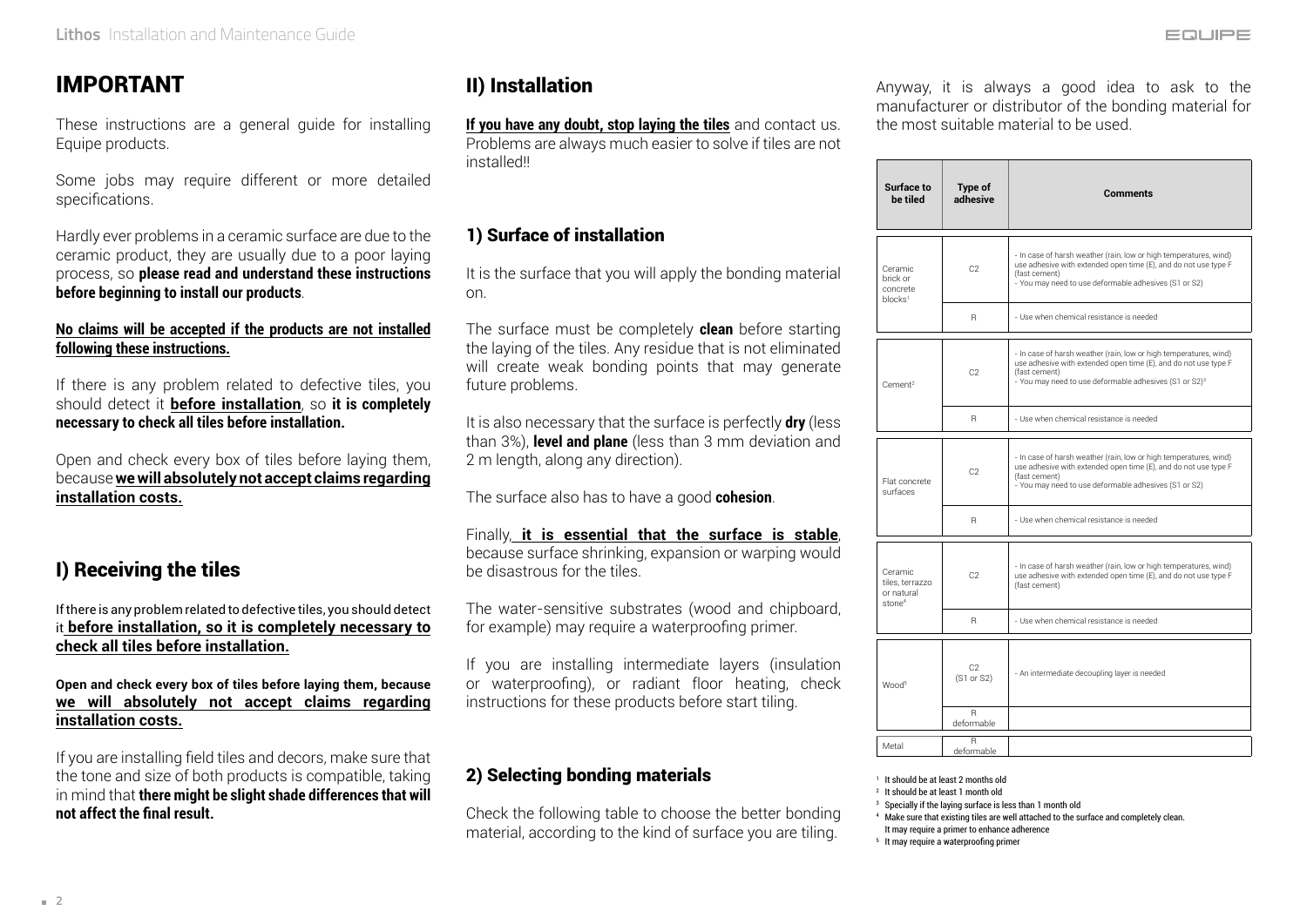For wall layings with cement adhesives (type C), we recommend using type T (reduced vertical displacement).

# 3) Tiling

3.1.- Before you start

Let us insist that it is very important that the final result is perfect, because you will see these tiles a lot of times for a long time.

So do not hurry, do things slowly and safely, and arrange all materials and tools before starting the job.

If this is the first time you lay ceramic tiles, or you have limited experience, we recommend that you start tiling in a "hidden spot" (a part of the surface that will be covered by furniture, for example), as test area.

Basically, the tools you need are: meter, rule, level, carpenter's square, pails to prepare materials, notched trowel, rigid rubber plate, rubber hammer, rubber trowel, rigid sponges, cutter (manual or electric). And for your safety, at least: gloves, security glasses, knee pads and steel toe boots.

All products and tools must be used according to the manufacturer's instructions.

During installation, the better weather conditions are:

- Temperature between 5 and 30 ºC.
- Avoid rain or high humidity.
- Avoid risk of frost.
- Avoid strong wind.
- Do not wet the surface until 48 hours after tiling.
- The temperature of the water used to prepare bonding materials is important, check the manufacturer's recommendations.

**Do not use the thick-layer installation method, always install tiles following the thin-layer technique** (3-5 mm thickness of bonding material layer).

Besides, **it is recommendable to use the double-bonding method** (apply adhesive also to the back side of the pieces), so the back of the tiles is completely covered by the bonding material.

#### **The laying joints must be at least 2 mm wide.**

Do not submerge the tiles in water before installation.

3.2. General planning and stakeout

First of all, check that the laying surface is dry, stable, level, plane and has good cohesion.

Do not start tiling if any of these characteristics is not correct, because the result may be a complete disaster, and very difficult to correct.

Do a thorough cleaning of the installation surface. This is essential. Eliminate all remaining plaster, grease, wax, globs of mortar, organic substances and dust.

Any particle that you do not clean may reduce the adherence of the adhesive and let tiles fall off in the future.

Usually real measurements are quite different from dimensions shown in plans (sometimes even some cm), so once the surface is completely clean check again all measurements, including gaps (doors, stairs, etc.), and set the movement intermediate joints, if necessary.

These joints are essential in big surfaces, greater more than 8 m long (or 10 m²).

We also recommend the setting of perimeter joints in surfaces greater than 10  $m^2$ , specially for unstable surfaces (metal, wood, etc.). Anyway, **floor tiles must be**  at least 5 mm away from the walls or any other element that might reduce its mobility.

The next step is to **calculate the pattern of the laying joints**, to avoid an asymmetric pattern of joins (respect to the perimeter of the surface), avoid narrow strips of tiles, and to try to cut as less pieces as possible.

If this job is well done, you will save a lot of work and the final result will be much better.

It is very useful to draw a sketch (even freehand), scale 1:50, so you can see exactly how the surface will look like before you lay the tiles.

A common way of laying tiles consists of starting setting whole tiles next to the corner or edge that will be more visible. Check if this is the best option for you, because Sometimes this creates a very ugly final result, full of narrow strips of cut tiles.

Another option, if you are installing a central "carpet" of decors, is to place that carpet in the middle of the floor, and continue laying field tiles around it.

Finally, organize all tools, materials and tiles in the room, to be able to work comfortably. It is a good idea to distribute groups of boxes of tiles throughout the room, so you will not have to be constantly going for tiles as installation goes on.

#### 3.3. Adhesive preparation

Prepare the fixing material, always following the manufacturer's instructions, using an electric low speed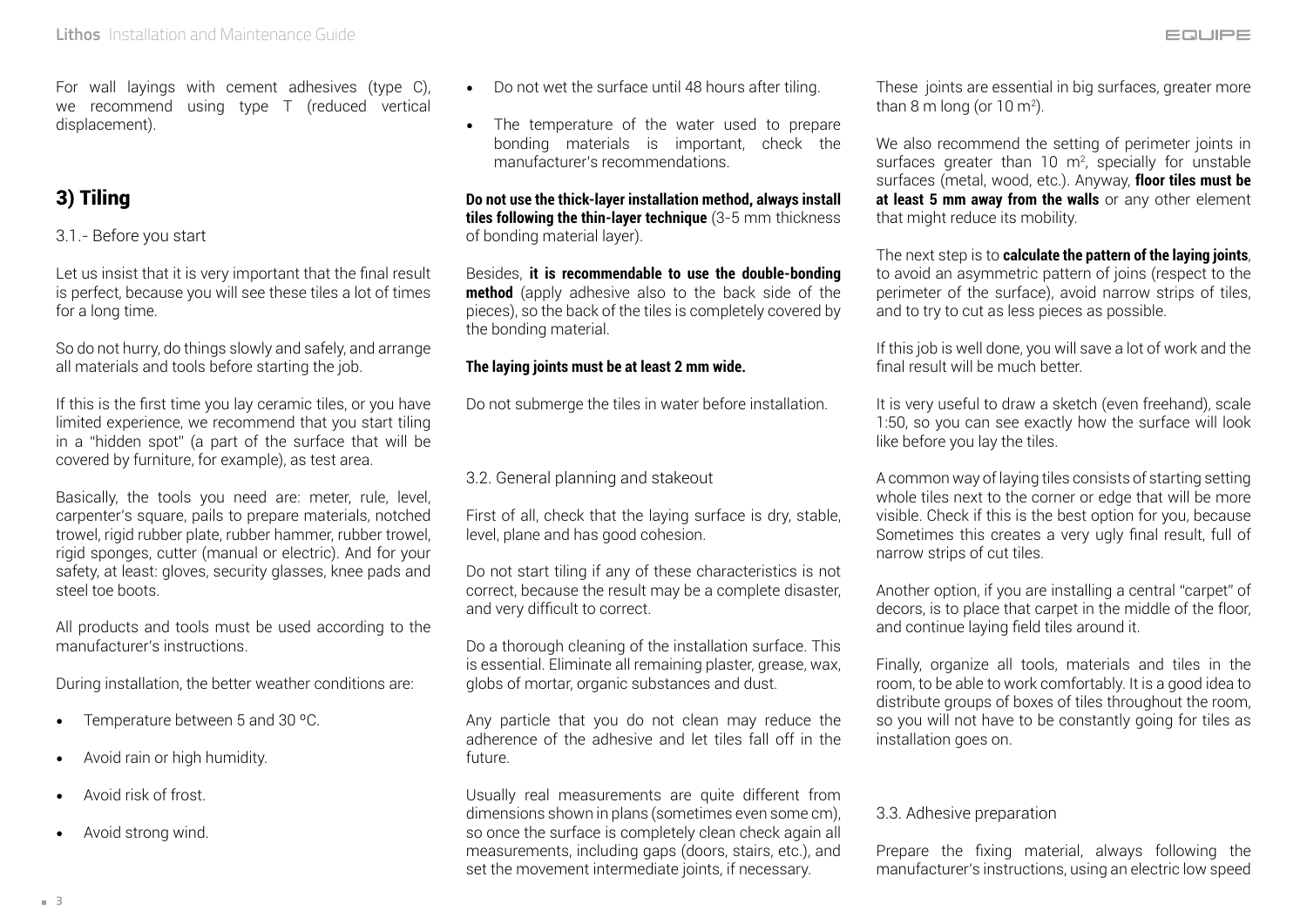#### **Lithos** Installation and Maintenance Guide

The adhesive manufacturer will inform you about the quantity you will need per square meter.

Do not mix all the adhesive you will need at once, take in mind that, once mixed, adhesives have a limited lifespan.

Prepare only the quantity you can use during that lifespan.

a) Cement adhesives (type C)

- Always drop powder adhesive on water (previously prepared in the mixing pail), and not water on powder.
- If you notice hard lumps in the powder, do not use that sack of adhesive. It means that it was hydrated and might have lost its adhesive properties.
- For this same reason, do not keep adhesives for a long time once opened.
- Once the mix is done, **do not add more water, in any case and under any circumstances.**
- After mixing, wait for the repose time of the adhesive (set by manufacturer) before using it. After this time has passed, slightly stir the adhesive again.

b) Reactive resins (type R)

- They usually consist of two separated ingredients. Mix them pouring the minor component (hardener) on the major component (resin, previously prepared in the mixing pail).
- They usually do not require repose time.

3.4. Laying the tiles

Apply the adhesive on the laying surface, using the straight side of the notched trowel, in a small area, for no more than 4 or 5 tiles, according to the open time of the adhesive (maximum time during which the adhesive can be used, from the moment it is applied).

Next, "comb" this adhesive, using the notched side of the trowel. The manufacturer of the adhesive must inform you about the most suitable kind of notched trowel to use. Usually a U6 is correct.

**Comb the adhesive always creating straight lines**, perpendicular to one side of the tiles.

This combing is important to get a uniform thickness of the adhesive layer, and to **get a maximum contact of the back of the tiles with the adhesive**.

If the back of the tiles is not completely covered by adhesive, you will regret it in the future (tiles that fall off, grouting material that falls off, tiles that broken when hit or drilled, etc.).

Now it is time to lay the tile. Make sure that you do it before the open time of the adhesive finishes (if not, the back of the tiles may not be completely covered by adhesive).

Do not trust the open time given by the manufacturer, because it might change depending on the real weather conditions you are working on. Check it from time to time, pulling up the last tile you just laid to see if its back is really 100% covered by the adhesive.

#### **Check every tile before laying it, to make sure it does not have any defect.**

The best way to lay tiles is the so-called **Tarver Method**:

• Lay the tile more or less in its position, leaving **at least a 2 mm wide joint**. You can use crosstree pieces.

- Slide the tile, perpendicular to the grooves of the adhesive, away from the closest tile, about the distance of one adhesive groove.
- Slide the tile again to its original position, now laying it exactly in its final location, leaving the necessary laying joints.

Using this method you will let the air in the adhesive grooves to get away, eliminating bubbles.

Once the tile is in its position, check that it is in the same plane than the others, with no low or high corners. If necessary, use a clean rigid rubber plate, and hit it with a rubber hammer.

Do any needed correction of the position of the tiles during the **adjust time** of the adhesive.

Do never force a tile if it is hard to move, the only thing you will get is a poor adhesion of the tile, so it will easily fall off in the future.

Clean the excess of adhesive that accumulates in the spaces of the joints before it hardens, and also the adhesive in the glazed side of the tiles.

It is also important to remove the crosstree pieces before the bonding material hardens.

## 4) Selecting grouting materials (laying joints)

The kind of grouting material to use depends on the final use of the ceramic surface, and on the width of the joints. It is a good idea to **ask the grouting material manufacturer** about the more suitable product.

#### **The most commonly used grouting materials are type GC2**,

but it depends on the type of adhesive you used to lay the tiles: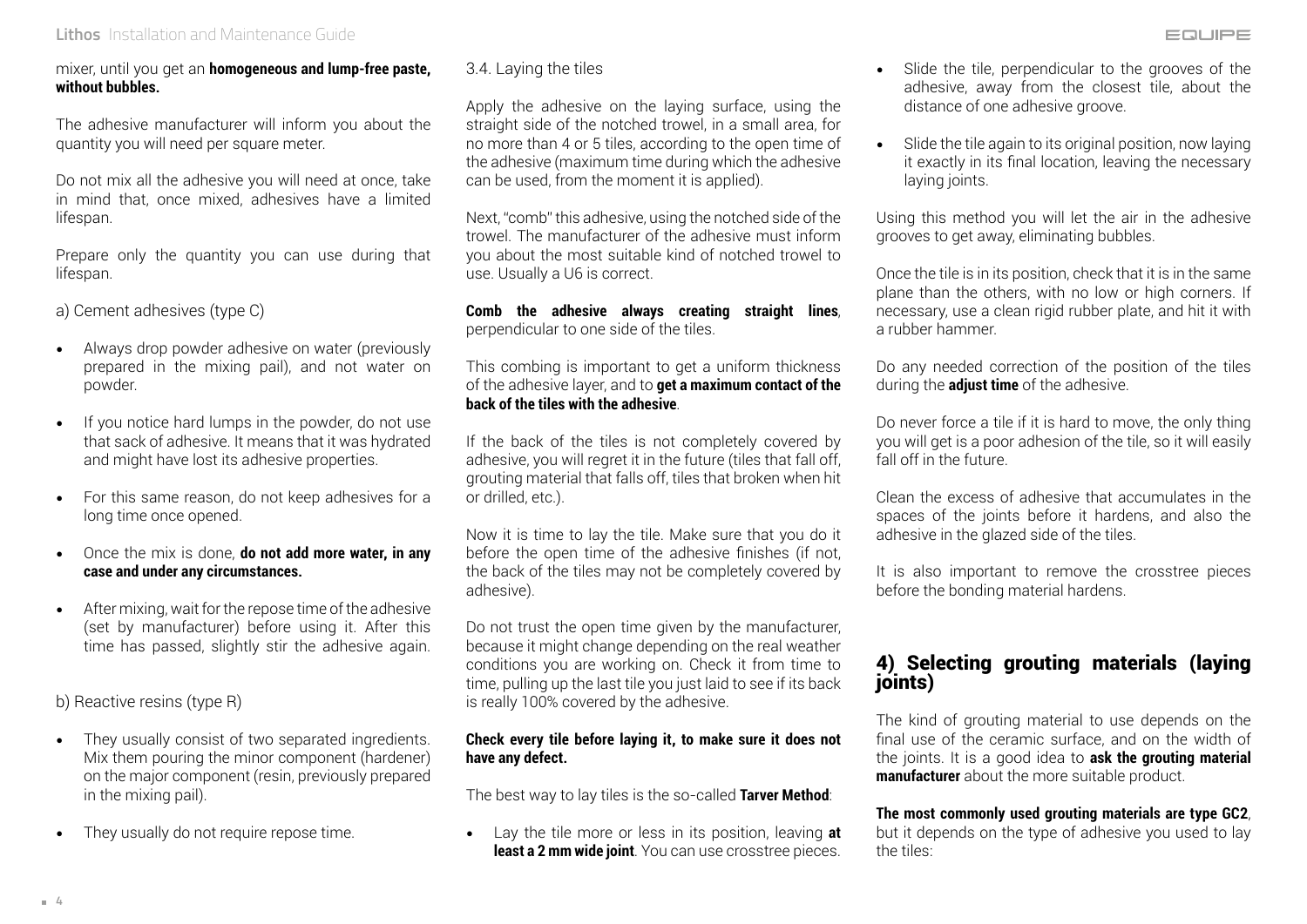#### **Lithos** Installation and Maintenance Guide

- If you used C2 adhesive, use CG2 grouting material.
- If you used cement deformable adhesive (C1 or C2), use deformable grouting materials (CG S1 or S2).
- For R adhesives, use RG grouting material.

We recommend to use waterproof grouting materials. Joints will be much easier to clean.

White grouting materials are usually used, but you can also use coloured grouts, matching the colour of the tiles or opposite to it. We recommend to spend some time trying different options, you will see how it substantially changes the final look of the ceramic surface.

In any case, do not ever use materials coloured with black smoke (micronized coal), they are very difficult to clean.

# 5) Grouting (laying joints)

5.1. Before you start

**The grouting operation deserves as much care and skill as the**  laving of the tiles. The durability and aesthetic quality of the ceramic surface largely depends on this operation.

So, again, **do not hurry**, do things slowly and safely, and arrange all materials and tools before starting the job.

If this is the first time you lay ceramic tiles, or you have limited experience, as we did for laying the tiles, we recommend that you start grouting in a "hidden spot" of the surface.

Use all products and tools according to the manufacturer's instructions.

Check that **joints are empty and clean of bonding material**, that they are dry (specially for RG materials), and that they have a uniform depth, equal to the thickness of the tiles.

Wait for the time indicated by the manufacturer of the adhesive you used before starting grouting.

In order to get a uniform colour of all grouts once the job is done, try to use all the grouting material from the same production lot (it must all have the same die lot code and date of production).

#### 5.2. Grouting material preparation

For CG materials, use exactly the amount of water indicated by the manufacturer, and, as you did when preparing the adhesive, pour powder on water (not water on powder).

For RG materials pour liquid (minor ingredient) on paste (major ingredient).

Mix using an electric low speed mixer, until you get a homogeneous colour and texture.

As you did when preparing adhesive, do not prepare all the quantity of grouting material you will need at once (these materials also have a lifespan).

For CG materials, wait as indicated by the manufacturer once the mix is done before using it.

#### 5.3. Grouting

Most manufacturers will show you on their web page how to apply grouting materials. We will describe the most common method.

Using a hard rubber trowel, distribute the material along the surface, always diagonally with respect to the joints. This way you will fill the joints with the grouting material uniformly, avoiding the edge of the trowel to get in the joints, and cleaning the tiles at the same time.

Sometimes RG materials are quite hard, so you might need steel spatulas or even an extruder.

Use the appropriate tool to curve the surface of the joints. For narrow joints this is not necessary, you will get it when cleaning the joints before they harden.

#### 5.4. Cleaning and finishing

#### a) CG materials

Once all joints are filled, clean them with water. **Wait for the time indicated by the manufacturer before cleaning the joints.**

Use a wet but well drained rigid sponge (it is better if it is attached to a trowel), rubbing the surface in circles.

Clean the sponge with water and drain it as many times as necessary, and change the cleaning water when it starts to be turbid.

It is very important that the sponge is always well drained, to avoid different shades of the grout and future efflorescences.

You may need to do a second cleaning of the joints. If the first cleaning was done efficiently, this second cleaning can be done using just a dry cloth or suede.

#### **Do not use espartos for cleaning.**

#### b) RG materials

Cleaning is quite more difficult for these materials, so make sure that you understand the instructions given by the manufacturer before starting.

Usually, these materials must be emulsified using water and special sponges, rubbing circles on the surface. Clean sponges very often.